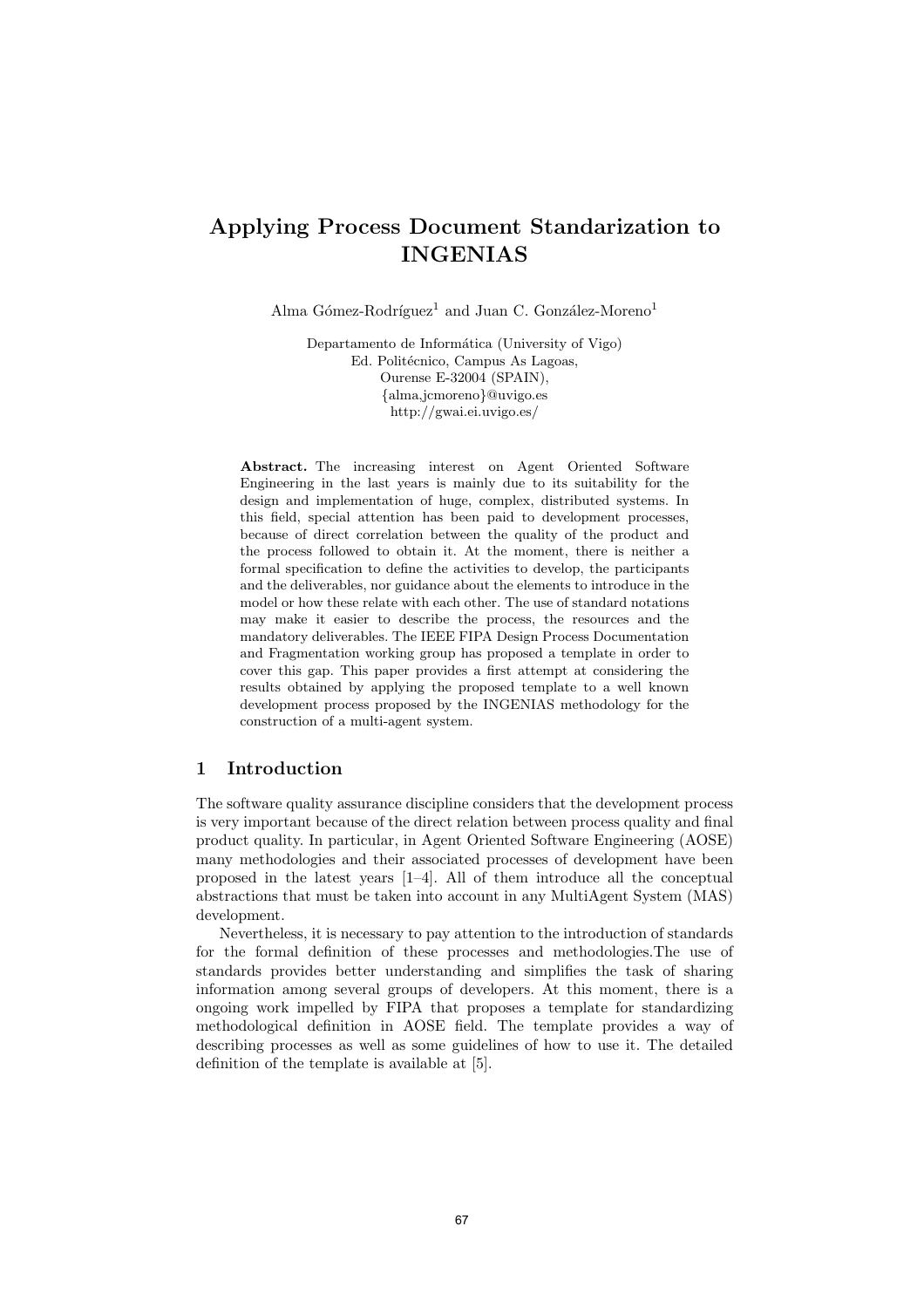Following the key lines included in the template, this paper addresses the definition of a well known development process in the AOSE field. The process defined using the template is the one originally proposed by INGENIAS methodology [6–8] which is based on the Rational Unified Process (RUP)[9] also known as the Unified Development Process(UDP).

The remainder of the paper is organized according to the different sections of the template proposed by FIPA. This means that next section starts with an introduction to the methodology, with indication of its most relevant features. Section 3 details one of the phases defined by INGENIAS for MAS development and after, we introduce the definition of work-products dependencies. And finally, the paper ends with the conclusions obtained from template usage.

|             | Analysis                                                            | Design                                                               |
|-------------|---------------------------------------------------------------------|----------------------------------------------------------------------|
| Phases      |                                                                     |                                                                      |
| Inception   |                                                                     | To generate use cases and identify To generate a prototype using RAD |
|             | actions of these use cases with the tools such as ZEUS or AgentTool |                                                                      |
|             | corresponding Interaction Model                                     |                                                                      |
|             | To outline the system architecture                                  |                                                                      |
|             | with an Organisation Model                                          |                                                                      |
|             | To<br>generate                                                      |                                                                      |
|             | Environment Models which reflects                                   |                                                                      |
|             | Requirement elicitation                                             |                                                                      |
| Elaboration | To refine use cases                                                 | To focus the Organisation Model on                                   |
|             | To generate Agent Models that workflow                              |                                                                      |
|             |                                                                     | detail the elements of the system To refine Tasks and Goal Models    |
|             | architecture                                                        | reflecting the dependencies and                                      |
|             |                                                                     | To continue with the Organisation needs identified in workflows and  |
|             |                                                                     | Models, identifying workflows and the relationships with system's    |
|             | tasks                                                               | goals                                                                |
|             |                                                                     | To obtain Task and Goal Models to To show how tasks are executed     |
|             | highlight control constraints (main using Interaction Models        |                                                                      |
|             | goals, goal decomposition)                                          | To generate Agent Models which                                       |
|             |                                                                     | To refine the Environment Model show required mental state patterns  |
|             | including new elements                                              |                                                                      |
|             | Construction To study the remaining use cases                       | To generate new Agent models or                                      |
|             |                                                                     | refining existing ones                                               |
|             |                                                                     | To study social relationships in                                     |
|             |                                                                     | order to refine the organisation                                     |

Table 1. Phases and tasks for Ingenias Development Process

## 2 INGENIAS Process Documentation: Introduction

The INGENIAS methodology covers the analysis and design of MAS and it is intended for general use; that is, with no restrictions on application domain. It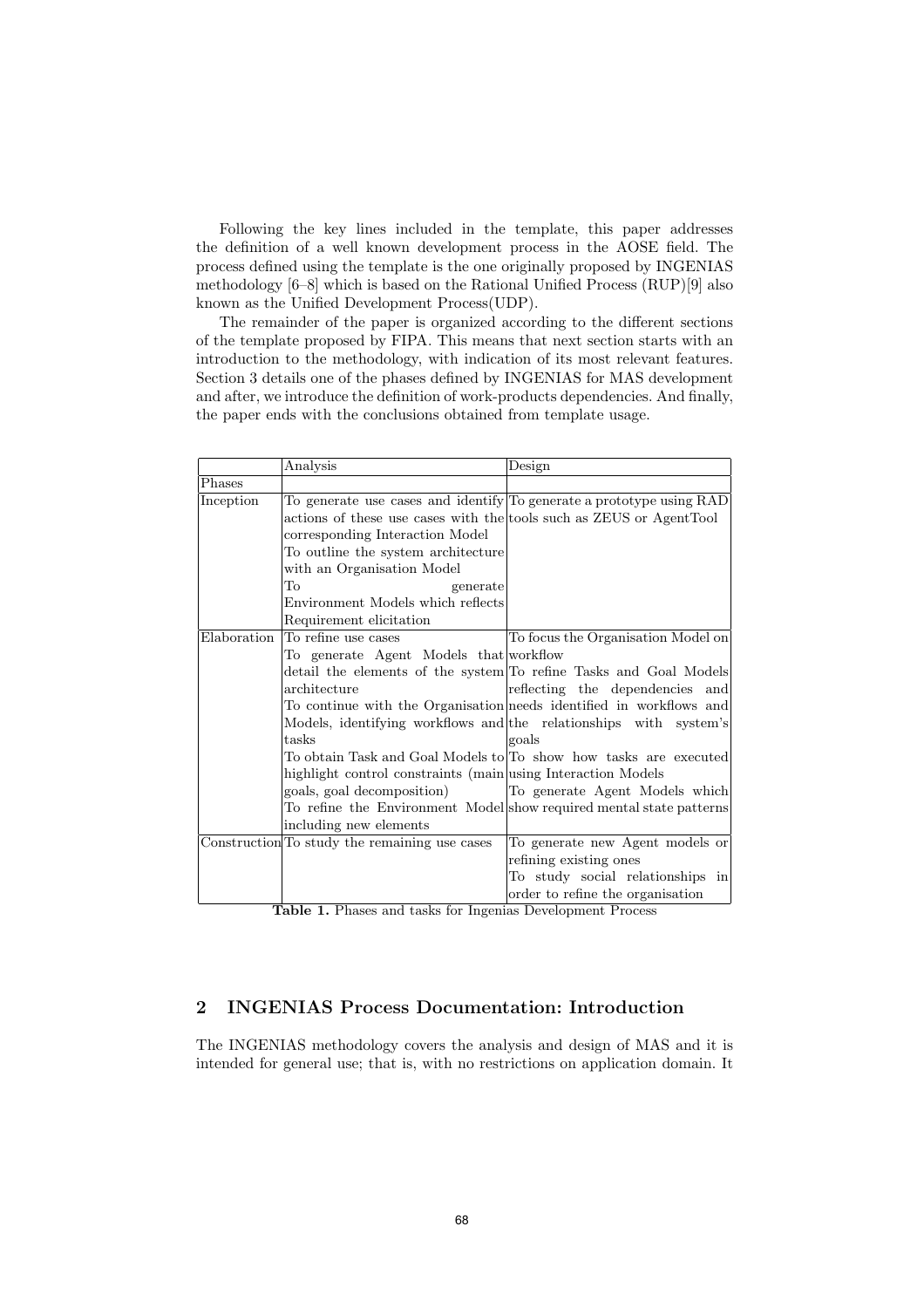

Fig. 1. Lifecycle for INGENIAS Methodology

has shown its capability and maturity as the supporting specification for the development of Multi-Agent Systems (MAS). The methodology provides the INGENIAS Development Kit (IDK), which contains a graphical editor for MAS specifications. Besides, the INGENIAS Agent Framework (IAF) [10], which is integrated in the IDK, enables a full model-driven development and transforms automatically specifications into code in the Java Agent DEvelopment (JADE) Framework.

Following the Rational Unified Process (RUP)[9], INGENIAS methodology distributes the tasks of analysis and design in three consecutive phases (see Fig. 1): *Inception*, *Elaboration* and *Construction*, with several iterations (where iteration means a complete cycle of development, which includes the performance of some analysis, design, implementation and proofs tasks). The sequence of iterations leads to the procurement of the final system.

The process of such development process is often represented by its authors in a tabular form (see Table 1). In the table, the three development phases are presented jointly with two different types of workflows for *Analysis* and *Design*. The methodology pays few attention, compared to RUP, to *Implementation* and *Test workflows*, because it provides some tools which automatically generate code, in parallel with system's specification. Attending this facility, these workflows are considered not to be modeled as a fundamental part of the process.

INGENIAS tries to follow a Model Driven Development (MDD) [11] approach, so it is based on the definition of a set of meta-models that describe the elements that could be used to specify a MAS following five viewpoints [12]:

- 1. Agent: It specifies the definition, control and management of each agent mental state
- 2. Interaction: The model is used to describe the agents' interactions
- 3. Organization: It details MAS architecture
- 4. Environment: This viewpoint is used to model the environment of the MAS
- 5. Task and goals: This meta-model present a detailed view of the tasks and goals assigned to each agent

The development process is supported by a set of tools, which are generated from the meta-models specification by means of a meta-modeling processor (which is the core of the IDK). MAS modeling is facilitated by a graphical editor and a verification tool. The methodology has been used in several examples from different domains, such as PC management, stock market, word-processor assistant, and specially collaborative filtering information systems.

Detailed references of the methodology from their authors can be found in [6, 7, 12].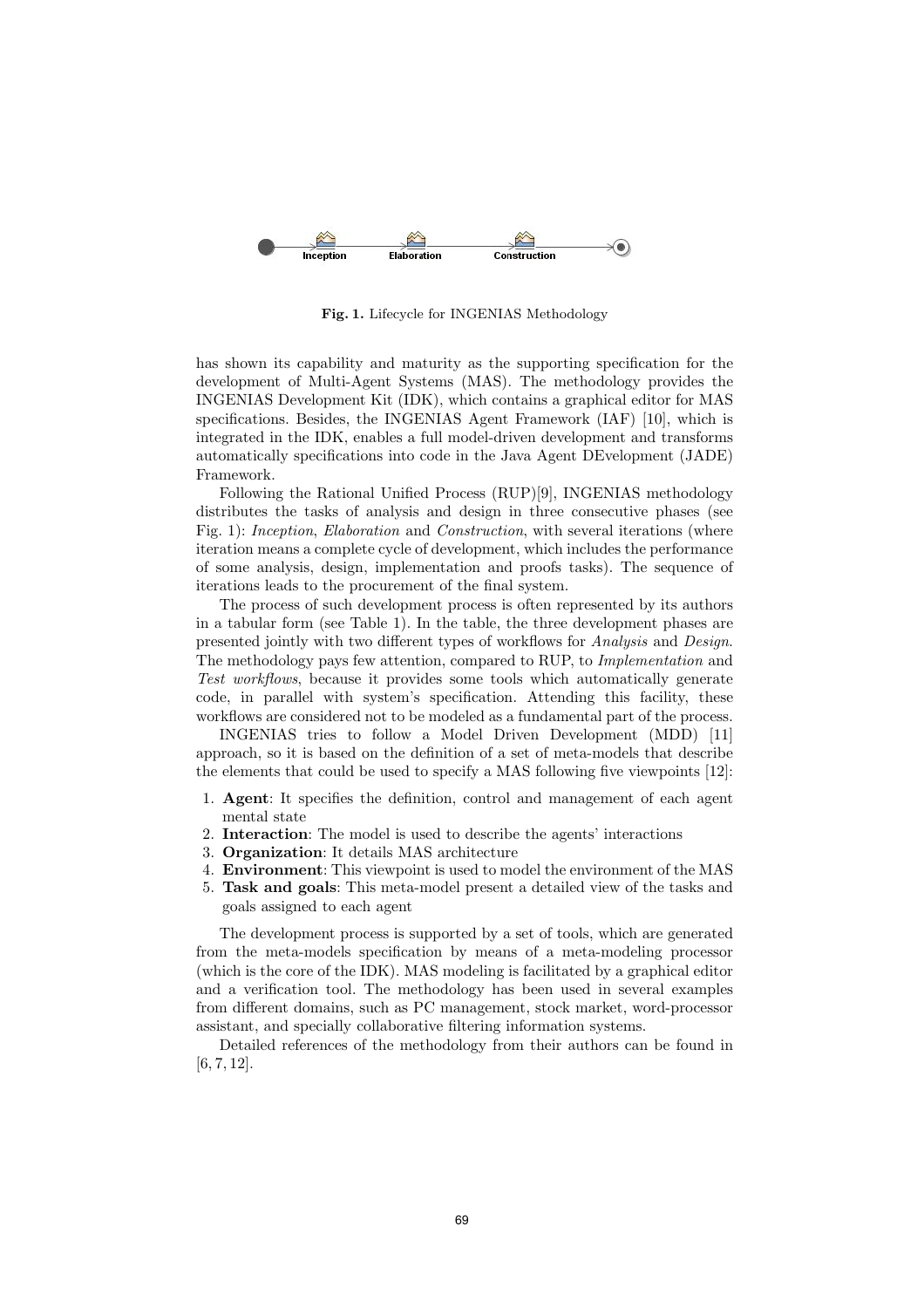

Fig. 2. Global meta-model of INGENIAS Methodology

#### 2.1 The INGENIAS Process lifecycle

As pointed in the introduction INGENIAS methodology distributes the tasks of analysis and design in three consecutive phases: *Inception*, *Elaboration* and *Construction*. Each phase may have several iterations (where iteration means a complete cycle of development $)^{1}$ .

Following the idea proposed by RUP to take the system architecture as guideline for development, INGENIAS propose the use of the Organization Model as basis for the MAS definition and construction (see Table 1)

#### 2.2 The INGENIAS Meta-model

From the point of view of INGENIAS, a meta-model defines the primitives and the syntactic and semantic properties of a model. Following this idea the methodology provides five meta-models that define five different views of the system.

An important characterictis of INGENIAS meta-models is that they are quite detailed fine grained). This is due to that they are intended to be a precise definition of the system, and also because each meta-model is the basis for the automatic code generation provided by *the INGENIAS Development Kit* (IDK).

As an example of how meta-models are detailed in INGENIAS, Fig. 3 shows the graphical definition of of the Agent Meta-model. An agent is identified as an autonomous entity, with particular goals and a unique identity. Three fundamental elements are identified for each agent: *the roles* the agent must

<sup>&</sup>lt;sup>1</sup> the definition of INGENIAS can be found in http://www.pa.icar.cnr.it/ cossentino/fipa-dpdf-wg/docs/INGENIAS.pdf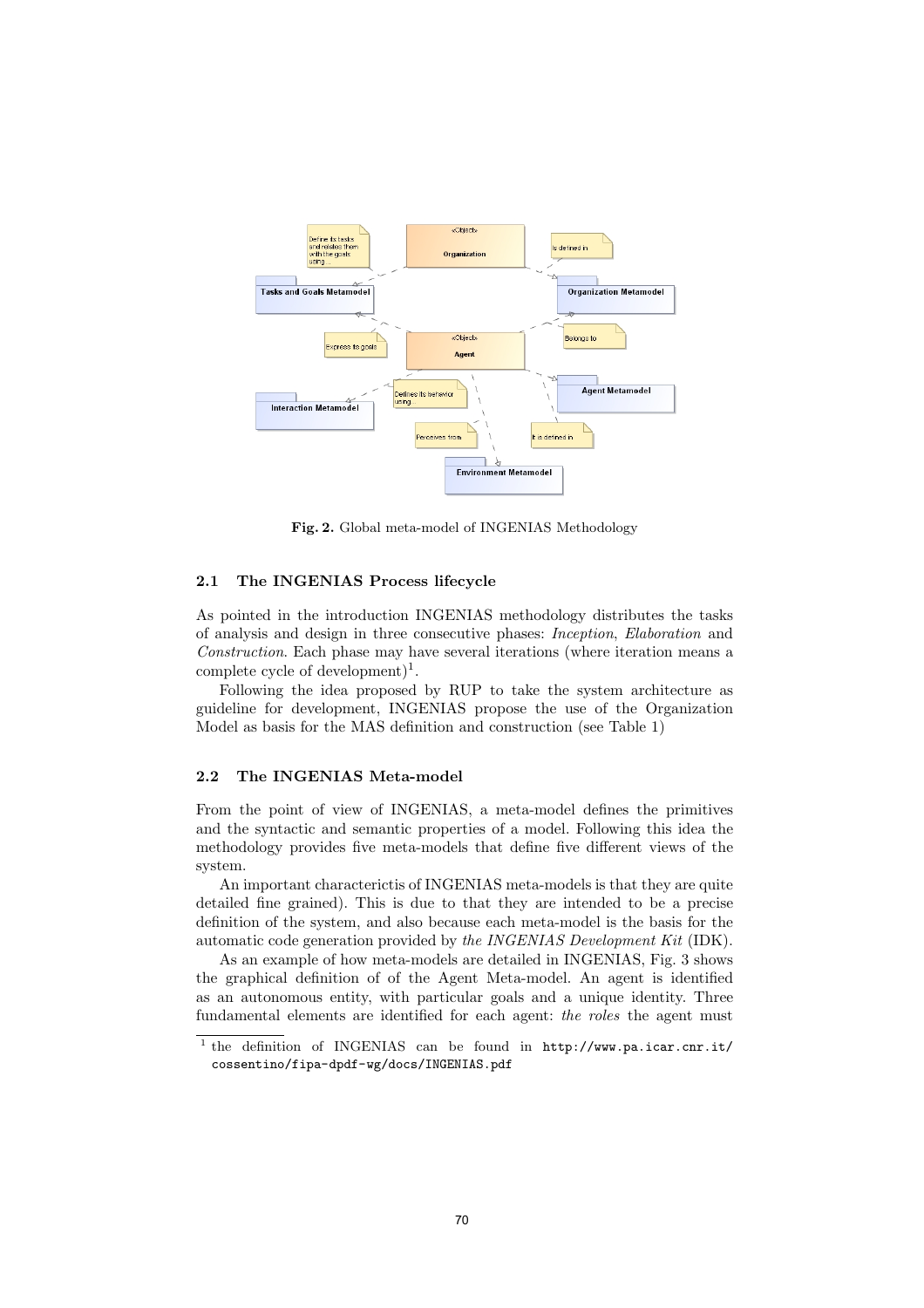

Fig. 3. Agent meta-model proposed by INGENIAS Methodology

play, *the tasks* the agent must accomplish and its *mental state*. The relationships among them show how an agent can pursue its goals and how it achieves that goals executing a particular tasks. This meta-model is selected because the entities (*Agents* and *Roles*) are also included in other MAS meta-models.

#### 2.3 Definition of MAS meta-model elements

In table 2, the basic elements taken from the meta-model are introduced. As the meta-models of INGENIAS are very detailed, only the most important concepts have been defined. For further details, the original documentation of the methodology must be reviewed [6, 7, 12]

#### 3 INGENIAS Process Documentation: Inception Phase

Following the recommendation of the template each phase must be specified in a section, due to space limitations this paper is focused on the first phase proposed by the methodology. According to INGENIAS, meta-models are a key issue in the MAS development, but these models must be associated to the activities done to obtain them. This integration is the key point covered on the specification introduced in this section.

Figure 4 gives a general view of the INGENIAS Inception Phase. The methodology considers that the development process is initiated from the document describing the problem, so that, this can be considered the initial input of the process. From this document, the Inception phase introduces several activities that are described in Fig. 4. Regarding the Analysis workflow at this level the activities are: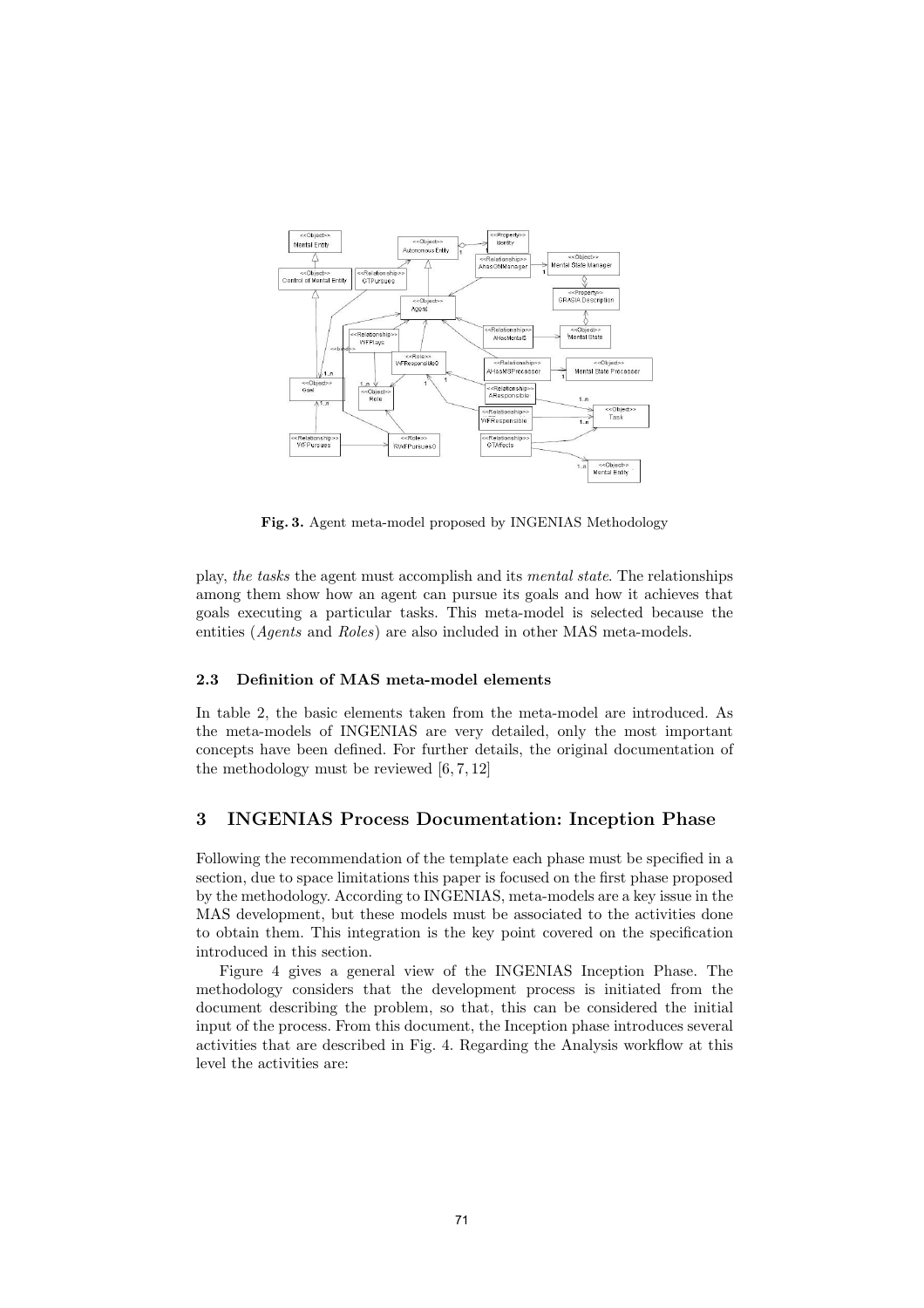| Concept      | Definition                                                                                                            | Cross-     |  |
|--------------|-----------------------------------------------------------------------------------------------------------------------|------------|--|
|              |                                                                                                                       | References |  |
| Agent        | An agent entity is an autonomous entity with identity, Autonomous                                                     |            |  |
|              | purposes and that performs activities to achieve its goals Entity                                                     |            |  |
| Application  | An application is a wrapper to computational system                                                                   |            |  |
|              | entities. Computational represents a system having an                                                                 |            |  |
|              | interface and a concrete behavior                                                                                     |            |  |
| Autonomous   | Root concept that represents an entity with identity and Goal                                                         |            |  |
| Entity       | that pursues goals                                                                                                    |            |  |
| Goal         | According to the BDI model, a goal is a desired state that Agent                                                      |            |  |
|              | an agent wants to reach. In planning, a goal is represented                                                           |            |  |
|              | by a world state. Here a goal is an entity by itself,                                                                 |            |  |
|              | however it can be related with a representation of the                                                                |            |  |
|              | world state using satisfaction relationships with tasks.                                                              |            |  |
|              | This relationships contains references to descriptions of                                                             |            |  |
|              | mental states of agents, so they refer to the image of the                                                            |            |  |
|              | world that agent have                                                                                                 |            |  |
| Interaction  | Interaction represents an exchange between two or more Agent, Role $\&$                                               |            |  |
|              | agents or roles. There can be only one initiator and $at Goal$                                                        |            |  |
|              | least one collaborator. An interaction also details the goal                                                          |            |  |
|              | that pursues. This goal should be related with the goals                                                              |            |  |
|              | of the participants.                                                                                                  |            |  |
| MentalState  | A mental state represents the information an agent has Agent                                                          |            |  |
|              | in a certain moment. A MentalState is an aggregate of                                                                 |            |  |
|              | mental entities.                                                                                                      |            |  |
| Organisation | An organisation is a set of agents, roles and resources Agent                                                         |            |  |
|              | that get together to achieve one or several goals. Inside                                                             |            |  |
|              | an organisation there are not other organisations, just<br>groups. You can think of an organisation as an enterprise. |            |  |
|              | Internally it is composed by departments that may be                                                                  |            |  |
|              | restructured without affecting the external image of an                                                               |            |  |
|              | enterprise.                                                                                                           |            |  |
| Resource     | Resource describes a resource according to TAEMS                                                                      |            |  |
|              | notation. Opposite to TAEMS, there is no distinction                                                                  |            |  |
|              | between consumable and non-consumable resources.                                                                      |            |  |
| Role         | A role is a self-contained grouping of functionalities. Agent                                                         |            |  |
|              | When an agent plays a role we want to express that you                                                                |            |  |
|              | have to execute tasks associated to a role and participate                                                            |            |  |
|              | in the same interactions that role                                                                                    |            |  |
| Task         | Tasks is the encapsulation of actions or non-distributable Role                                                       |            |  |
|              | algorithms. Tasks can use Applications and resources.                                                                 |            |  |
|              | Tasks generate changes in the mental state of the agent                                                               |            |  |
|              | that executes them. Changes consist of: (a) modifying,                                                                |            |  |
|              | creating or destroying mental entities; or (b) changes in                                                             |            |  |
|              | the perception of the world by acting over applications                                                               |            |  |
|              | (applications act over the world producing events, that                                                               |            |  |
|              | are perceived by the agent). Though tasks can be also                                                                 |            |  |
|              | assigned to roles, at the end, it will belong to an agent                                                             |            |  |
| Workflow     | workflow is an abstraction to a process that<br>А                                                                     |            |  |
|              | has been automatised using activities and identifying                                                                 |            |  |
|              | responsibility relationships                                                                                          |            |  |

Table 2. Definition of MAS meta-model Elements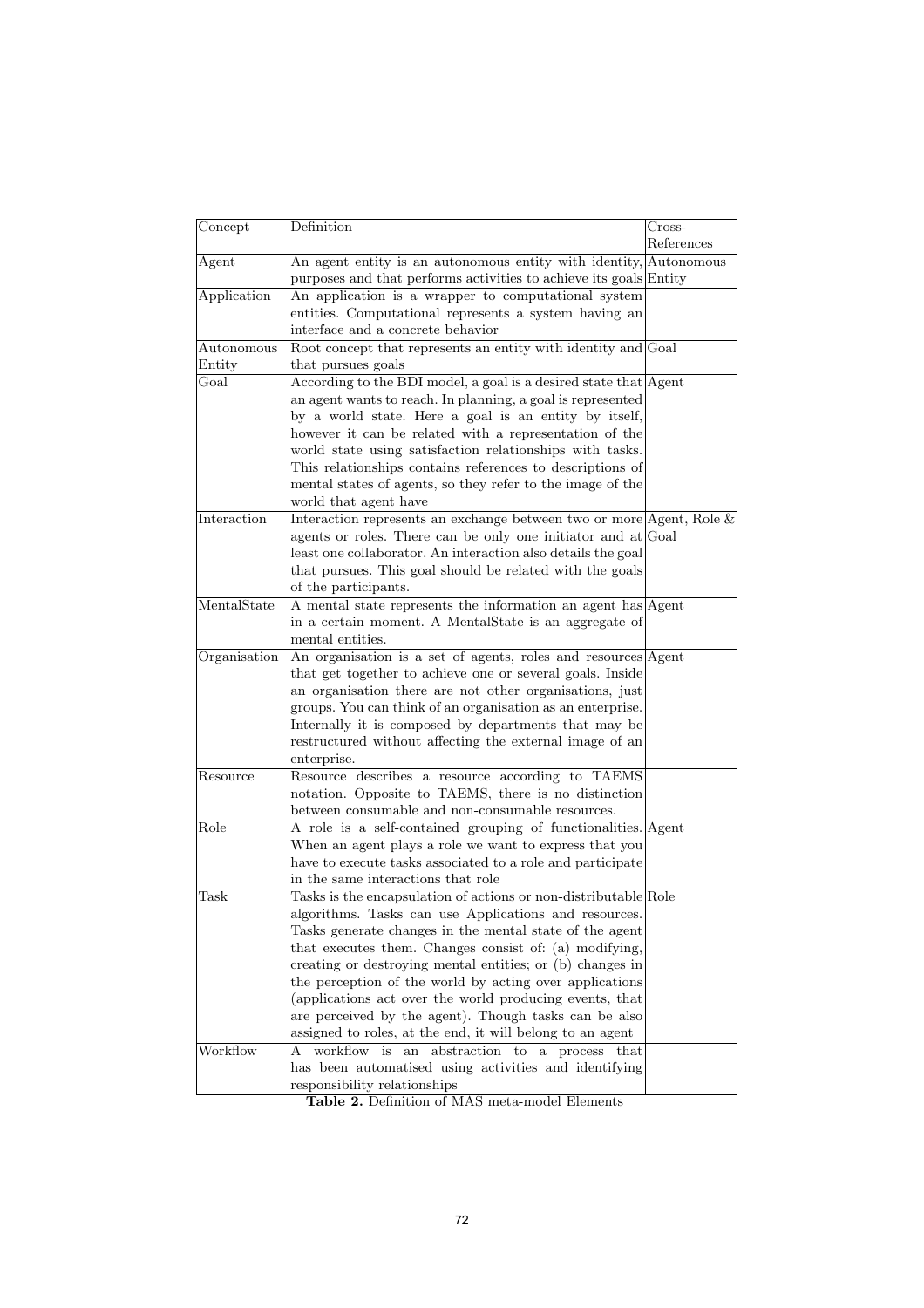

Fig. 4. Activities and workflows of Inception phase proposed by INGENIAS Methodology



Fig. 5. Detailed tasks of Inception activities

- Generate Use Cases
- Initiate the architecture using the Organization Model
- Generate the Environment Model

In what respects to Design only the construction of a rapid prototype must be addressed.

All these activities and the tasks associated to each of them are shown in Fig. 5. From this figure, we can identify the different tasks proposed by INGENIAS for Inception and the produced work-products. Moreover, the roles responsible of each task as well as the kind of responsibility they assume are also shown.

### 3.1 Process roles

The template says that the roles that are responsible of each task must be identified. Nevertheless, INGENIAS methodology makes no explicit reference to the roles implied in the development. We consider roles identification proposed by the template very helpful because it solves a problem previously detected when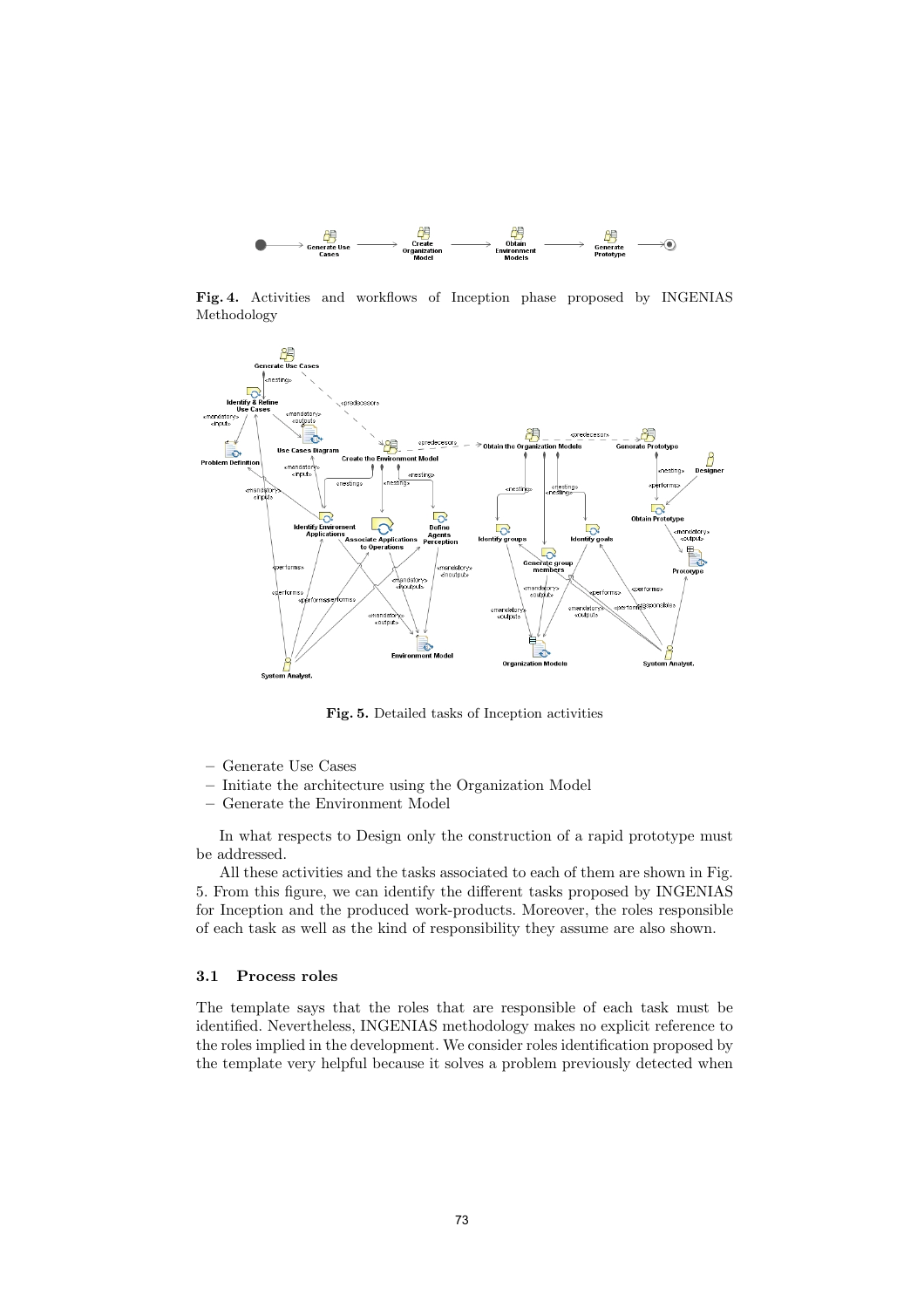using the methodology in real environments. In some cases, the team members have difficulties to known what activity or task they must done and what their responsibilities where according to the process.

To state the roles involved in this phase, it has been take into consideration that INGENIAS follow RUP development and it has been considered also the activities to be done and the level of abstraction of such activities. From this analysis, we propose only two roles to participate in this phase: the *System Analyst* and the *Designer*.

The System Analyst is responsible or performs the most part of the activities proposed in this phase. In particular, he will:

- *Identify the Use Cases* and *construct and refine the Use Cases Diagram*. From the initial description of the problem to solve, the analyst must obtain the use cases that will guide after the creation of the Interaction Model.
- Define the Environment Model, showing the interaction of the system with its environment. This will imply to: *identify applications* (in INGENIAS, all the software and hardware that interact with the system and can't be designed as an agent will be considered an application); *associate operations to particular applications* and *define agents perception on applications*.
- *Obtain the Architectural view* of the System using the Organization Model. This means to generate a structural definition of the system by *identify groups* in the organization, *generate group members* and *identify goals*.

The second role identified: the *Designer* must be responsible of *generating the prototypes*. According to INGENIAS literature, this will be done using a rapid application development tool such as ZEUS, Agent Tool or others.

#### 3.2 Activity Details

Following the template recommendation [5], this section details the activities previously outlined for Inception Phase.

Generate Use Cases.- The generation and refining of Use Cases has been identified as a unique task. The goal of this task will be to identify the intended functioning of the system. Knowing the functionalities the system must provide, will allow to identify interaction collaborators and initiators and also to discover the nature of such interactions that will affect the type of control applied to the agent: *planning*, *cooperation*, *contract-net* or *competition*.

Generate the Environment Model.- The Environment Model tries to show the elements that constitute the environment of the system, and in consequence, the perceptions of the agents. The elements defined in this model are of three basic kinds: *agents*, *resources* and *applications*.

Figure 6 shows the task to be accomplished for obtaining an Environment Model of the system to construct. These task are further explained in Table 3.

Initiate the architecture.- One of the key activities in Inception Phase is to start the definition of system architecture. This is done by constructing the Organization Model, which reflects mainly the system's workflows.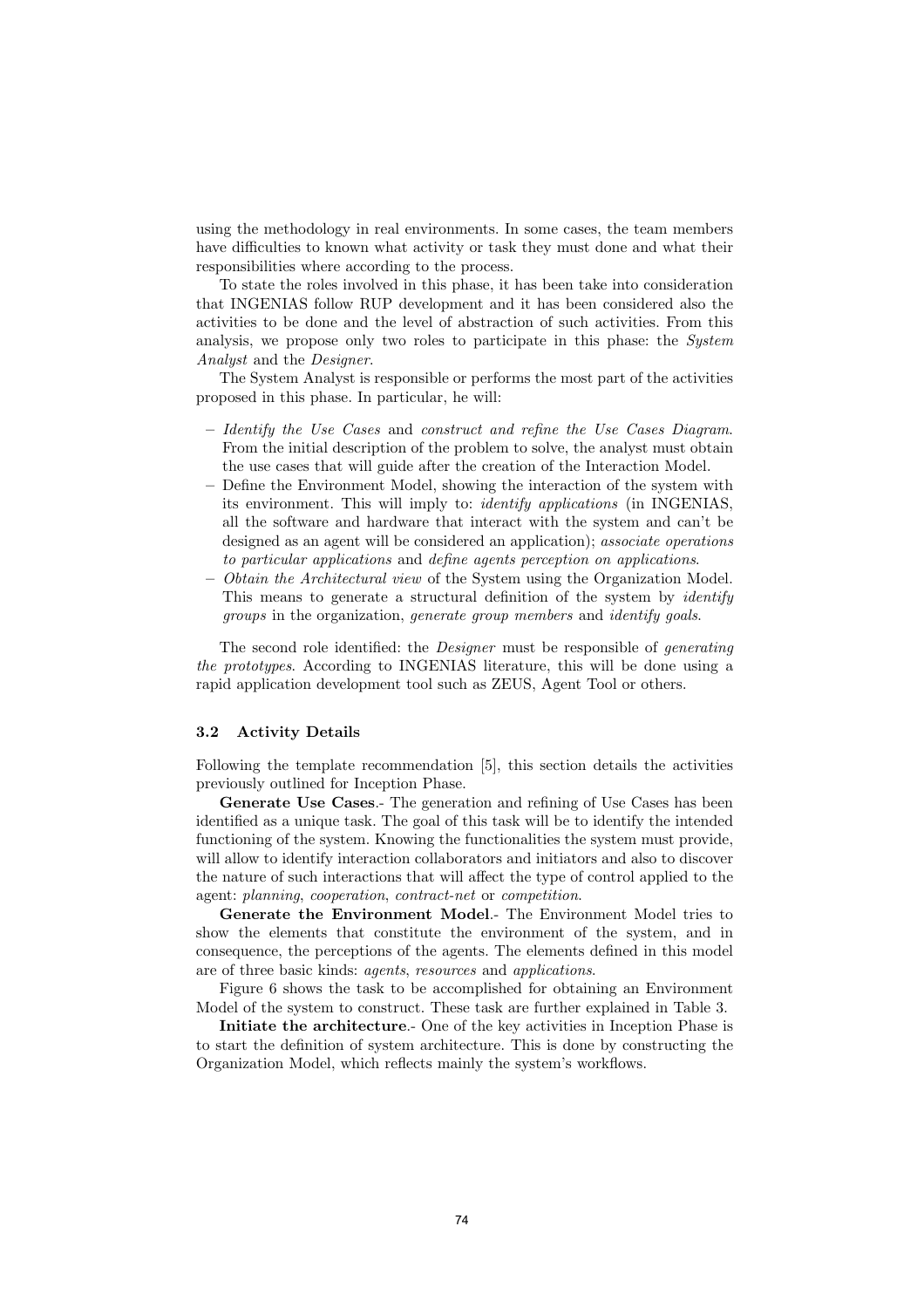

Fig. 6. Obtaining the Environment Model in the Inception Phase of INGENIAS

| Activity               | Task                     | Description                                                                 | Roles Involved    |
|------------------------|--------------------------|-----------------------------------------------------------------------------|-------------------|
|                        |                          | Generate the Identify the All the software and hardware that System Analyst |                   |
|                        | Environment Environment  | interact with the system and that can                                       |                   |
| Model                  | Applications             | not be designed following an agent                                          |                   |
|                        |                          | oriented approach will be considered an                                     |                   |
|                        |                          | application                                                                 |                   |
|                        |                          | Generate the Associate the Operations are associated                        | to System Analyst |
|                        | Environment Applications | the applications defined by requirements.                                   |                   |
| Model                  |                          | and Operations These operations have a signature,                           |                   |
|                        |                          | a precondition and a postcondition.                                         |                   |
|                        |                          | The identification of operations is a                                       |                   |
|                        |                          | conventional engineering task.                                              |                   |
|                        |                          | Generate the Define Agents The main aim of this task is to System Analyst   |                   |
| Environment Perception |                          | define agents perception on environment                                     |                   |
| Model                  |                          | applications, at this moment of process                                     |                   |
|                        |                          | it is enough to relate agents and                                           |                   |
|                        |                          | applications                                                                |                   |

Table 3. Task of Activity Generate the Environment Model of Inception Phase of INGENIAS

In Figure 7 the basic tasks related with the procurement of Organization Model in Inception activity are shown. These activities try to obtain an organizational view of the system, attending its structural, functional and social aspects. The detailed definition of tasks are addressed in Table 4.

Construction of a prototype.- The generation of a prototype is a unique and simple task, that is supposed to be done using a RAD tool.

### 3.3 Work Products

The last aspect to be covered to complete the specification of a phase following the template recommendation [5] is to detail the Work products used. The INGENIAS Inception Phase produces as result four basic work-products: a *Use Cases diagram*, an *Environment Model*, one or more *Organization Models*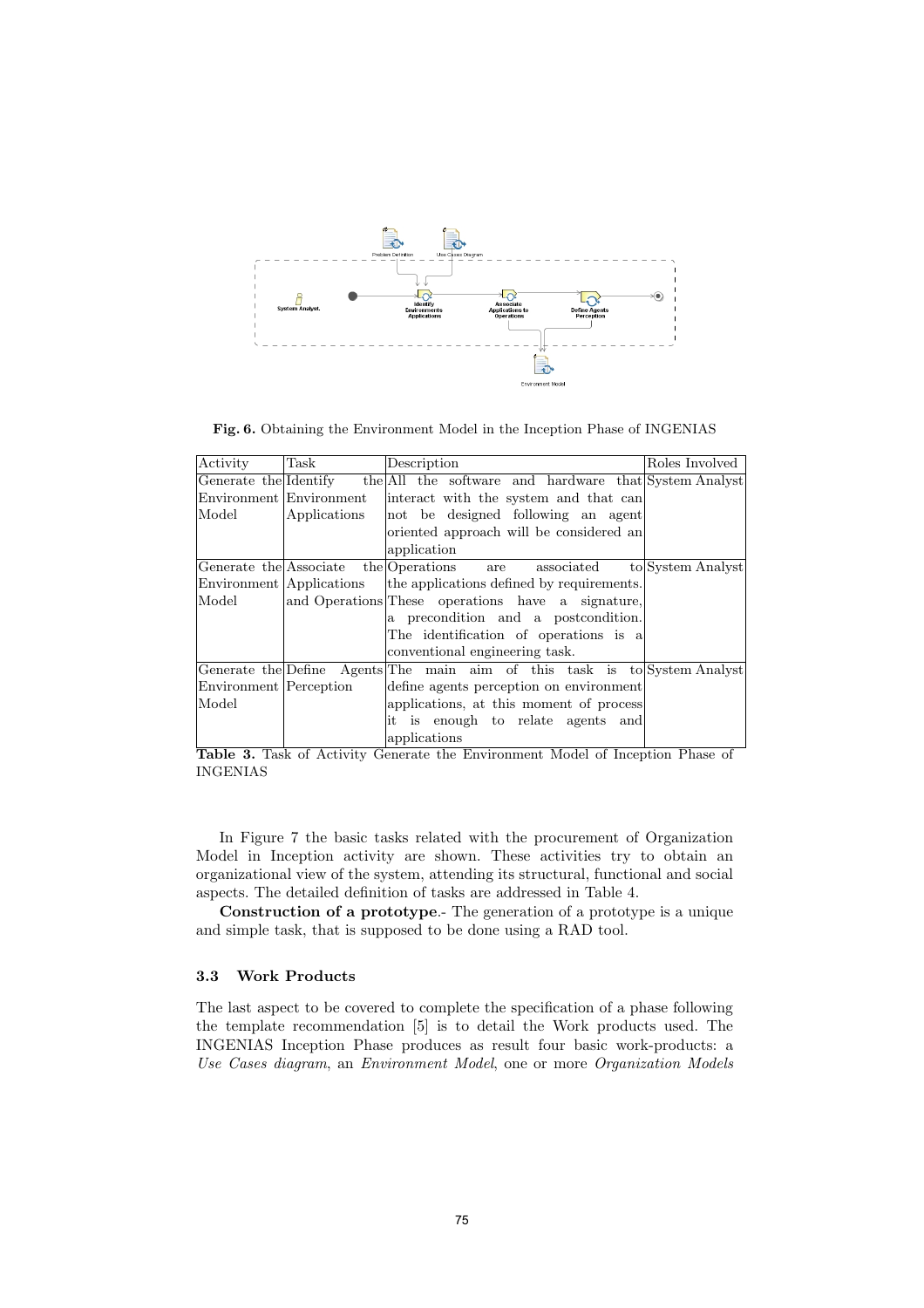

Fig. 7. Obtaining the Organization model in the Inception Phase of INGENIAS



Fig. 8. Structure of Inception Work-products

and a *prototype of the system* to be built. The relationships among the models and the the meta-model elements are shown in Figure 8. Organization model, for instance, defines the organization meta-model element and the agents and uses the roles and goals previously defined. In this particular case, organization concept includes also the groups within the system (see organization definition in table 2). On the other hand, the Environment Model defines the internal and external applications the system interacts with, as well as the resources available.

# 4 INGENIAS Process Documentation: Work-product dependencies

Following the template [5], a final aspect that must be detailed after the specification of the process phases is the Work-product dependencies. Figure 9 introduces a global view of INGENIAS work-products, as well as their dependencies. As shown in the Figure, *Agent Model* depends on *Organization* and *Environment Models*, while the *Interaction Model* shows dependencies from *Agent* and *Task/Goal Models* among others.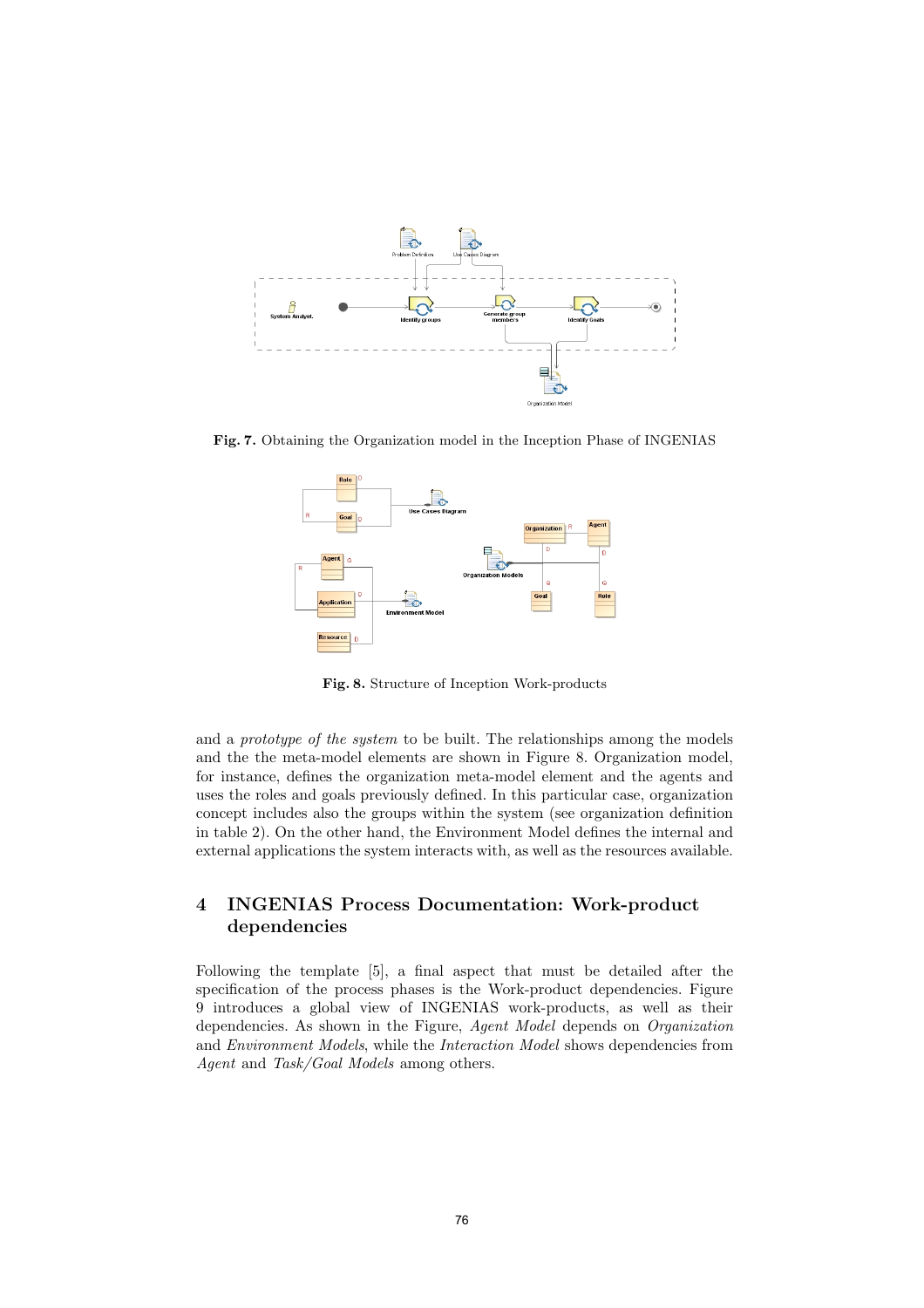| Activity             | Task | Description                                                             | Roles Involved |
|----------------------|------|-------------------------------------------------------------------------|----------------|
| Obtain               |      | the Identify groups The groups in the system must be System Analyst     |                |
| Organization         |      | identified. In this way the participants in                             |                |
| Model                |      | a particular work flow will be organized.                               |                |
| Obtain               |      | the Generate group Members (agents, roles, resources and System Analyst |                |
| Organization members |      | applications) are assigned to groups                                    |                |
| Model                |      | creating the corresponding relationships.                               |                |
|                      |      | If needed, the groups can be decomposed                                 |                |
|                      |      | in order to reduce complexity.                                          |                |
| Obtain               |      | the Identify groups The organization has a set of goals System Analyst  |                |
| Organization         |      | that must justify collaboration between                                 |                |
| Model                |      | agents. The goals identified in this task                               |                |
|                      |      | will after be assigned to individual agents                             |                |
|                      |      | or roles in the Task and Goals Model.                                   |                |

Table 4. Task of Activity Initiate Architecture of Inception Phase of INGENIAS

# 5 Conclusions and Further Work

Most times a methodology proposes a particular development process in its description. This process may be common to different methodologies, but it is not specified using a common notation. This gap is being covered by the IEEE FIPA Design Process Documentation and Fragmentation working group with the proposal of a template for its definition. This paper provides a first attempt at the application of the proposed template to model the original development process of INGENIAS methodology.

The standard has been very useful for the definition an the results have been satisfactory. Thanks to the use of the the template jointly with the standard notation, we have been able to improve some how the definition of INGENIAS RUP based process. For instance, we have identified roles and responsibilities for each of the tasks that were not previously defined. Moreover, the dependencies among work-products indicate some relationships that must be taken into account when adapting the methodology to Agile development processes.

Acknowledgements This work has been supported by the project *Novos entornos colaborativos para o ensino* supported by Xunta de Galicia with grant 08SIN009305PR.

## References

- 1. Cuesta, P., Gómez, A., González, J., Rodríguez, F.J.: The MESMA methodology for agent-oriented software engineering. In: Proceedings of First International Workshop on Practical Applications of Agents and Multiagent Systems (IWPAAMS'2002). (2002) 87–98
- 2. Bernon, C., Cossentino, M., Pavón, J.: Agent-oriented software engineering. Knowl. Eng. Rev. 20 (2005) 99–116